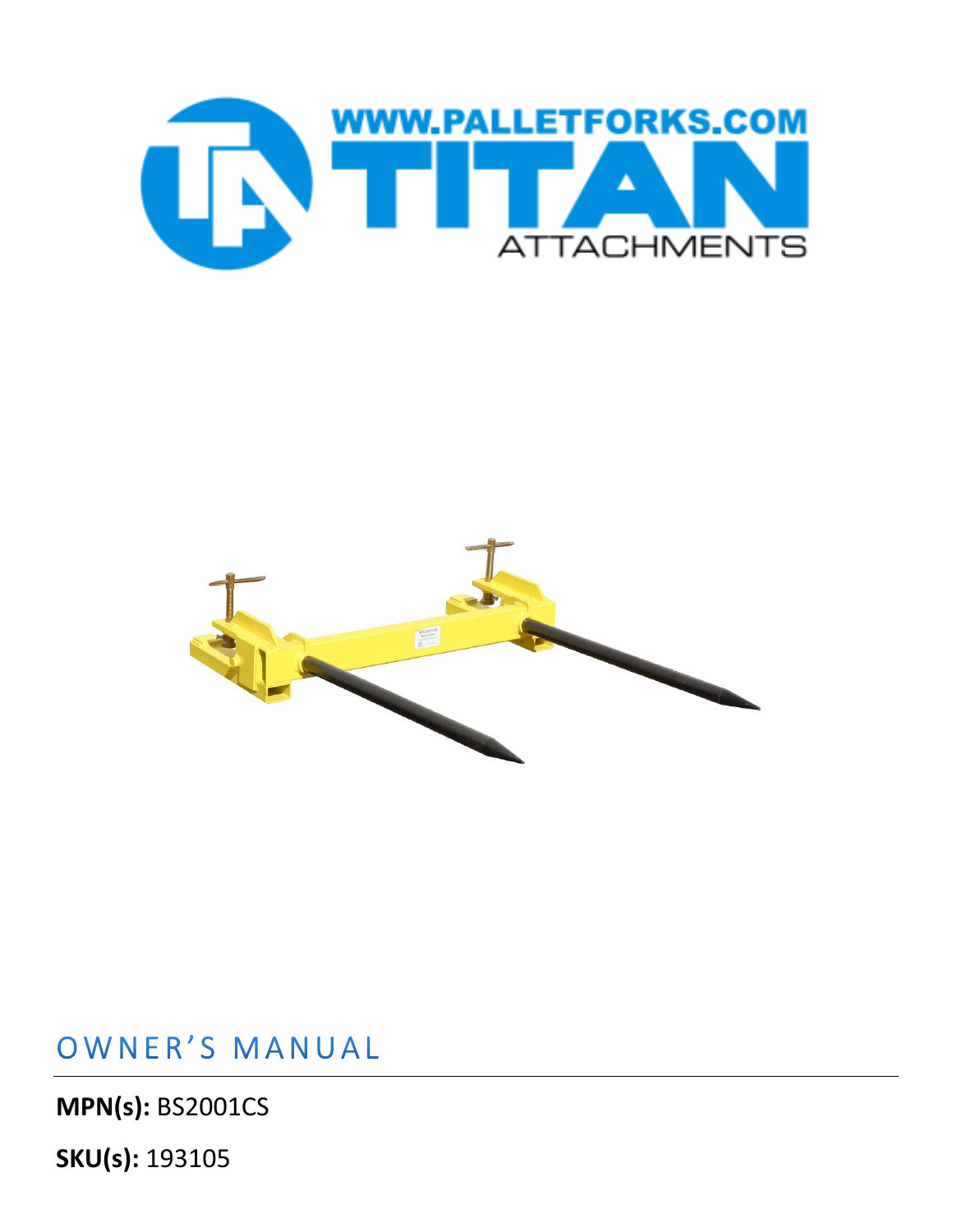## PARTS DIAGRAM



| <b>KEY</b> | <b>DESCRIPTION</b>      | <b>QTY</b>     |
|------------|-------------------------|----------------|
| (1)        | <b>SPEAR FRAME</b>      | x1             |
| (2)        | <b>BOLT WITH HANDLE</b> | x <sub>2</sub> |
| (3)        | <b>PUCK</b>             | x <sub>2</sub> |
| (4)        | <b>NUT M8</b>           | x <sub>2</sub> |
| (5)        | <b>BOLT M8x25</b>       | x2             |
| (6)        | <b>MAIN SPEAR</b>       | x <sub>2</sub> |
| (7)        | <b>NUT M30</b>          | x <sub>2</sub> |